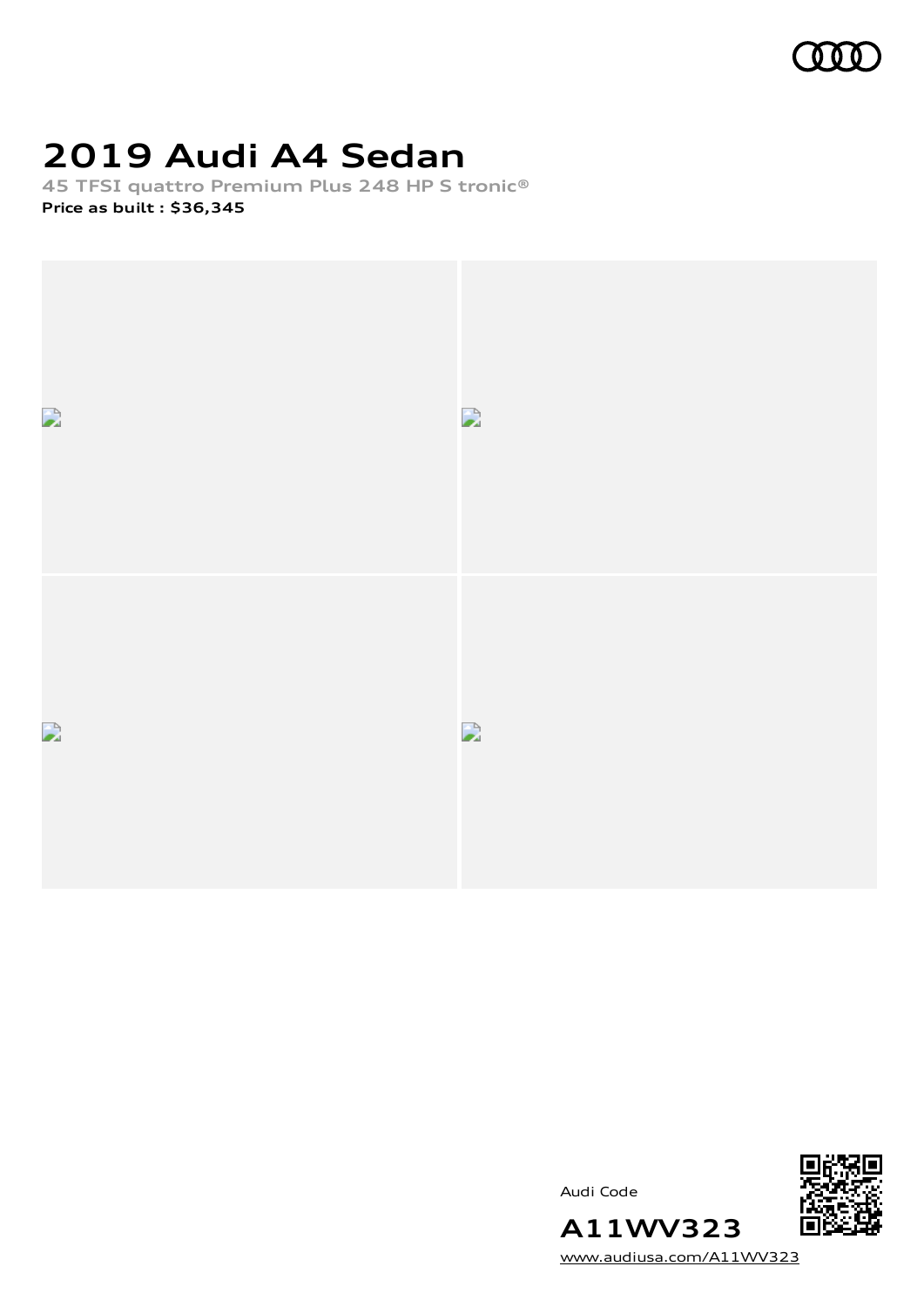## **Audi 2019 Audi A4 Sedan**

45 TFSI quattro Premium Plus 248 HP S tronic®

**Price as buil[t](#page-7-0)** \$36,345

### **Exterior colour**

Mythos Black metallic

### D

#### **Further Information**

| Mileage         | 14,610 miles |
|-----------------|--------------|
| Type of vehicle | Used car     |

**Warranty**

### **Interior colour**

| Seats     | Black |
|-----------|-------|
| Dashboard | Black |
| Carpet    | Black |
| Headliner | Black |

#### **Audi Code** A11WV323

**Your configuration on www.audiusa.com** [www.audiusa.com/A11WV323](https://www.audiusa.com/A11WV323)

**Commission number** bb57d0d00a0e09a830c0

### **Technical Specifications**

Engine type 2.0-liter four-cylinder Displacement/Bore and 1,984/82.5 x 92.8 cc/mm stroke Torque 273 lb-ft@rpm Top track speed 130 mph mph Acceleration (0 - 60 mph) 5.6 seconds seconds Recommended fuel Premium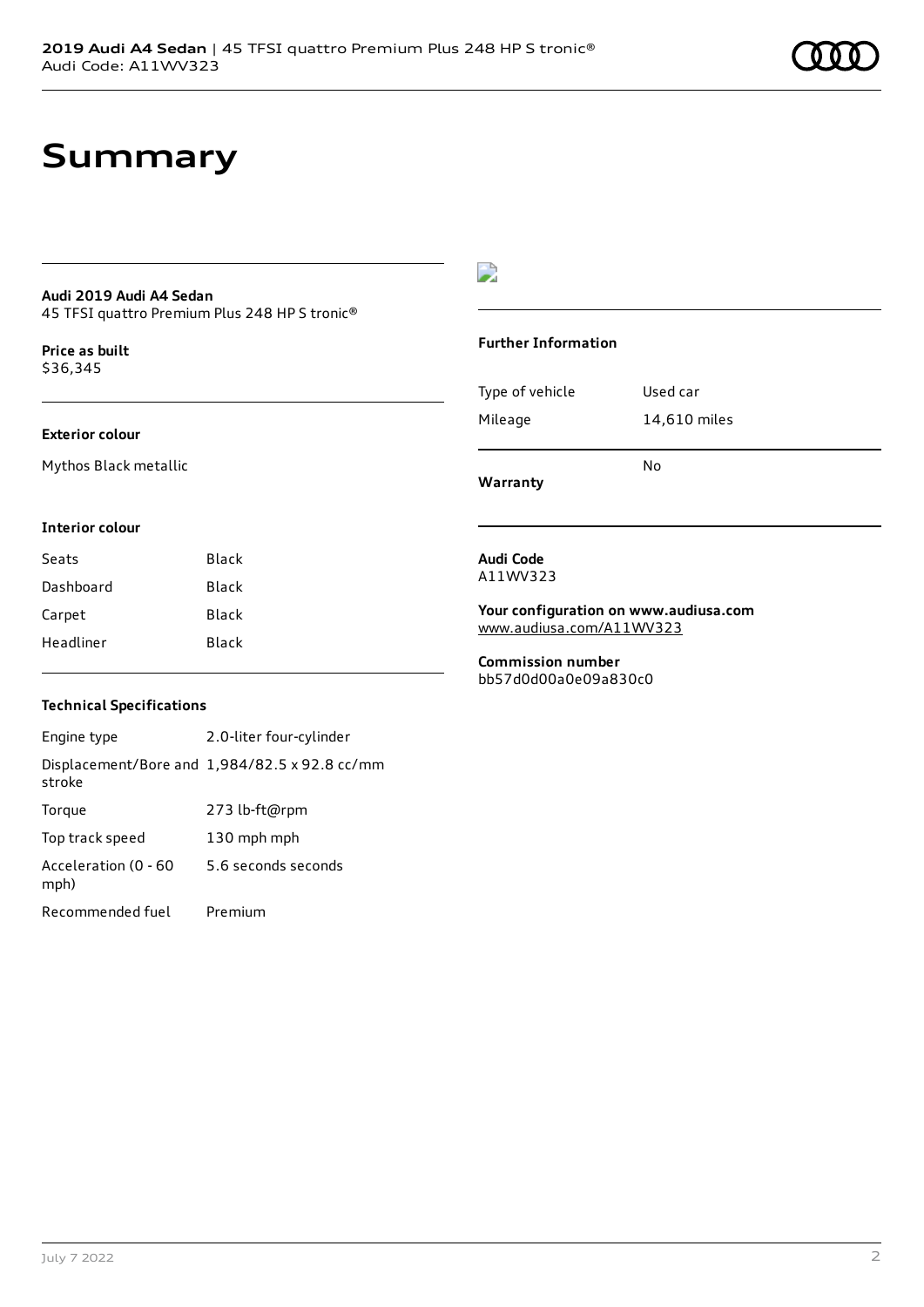

# **Standard features**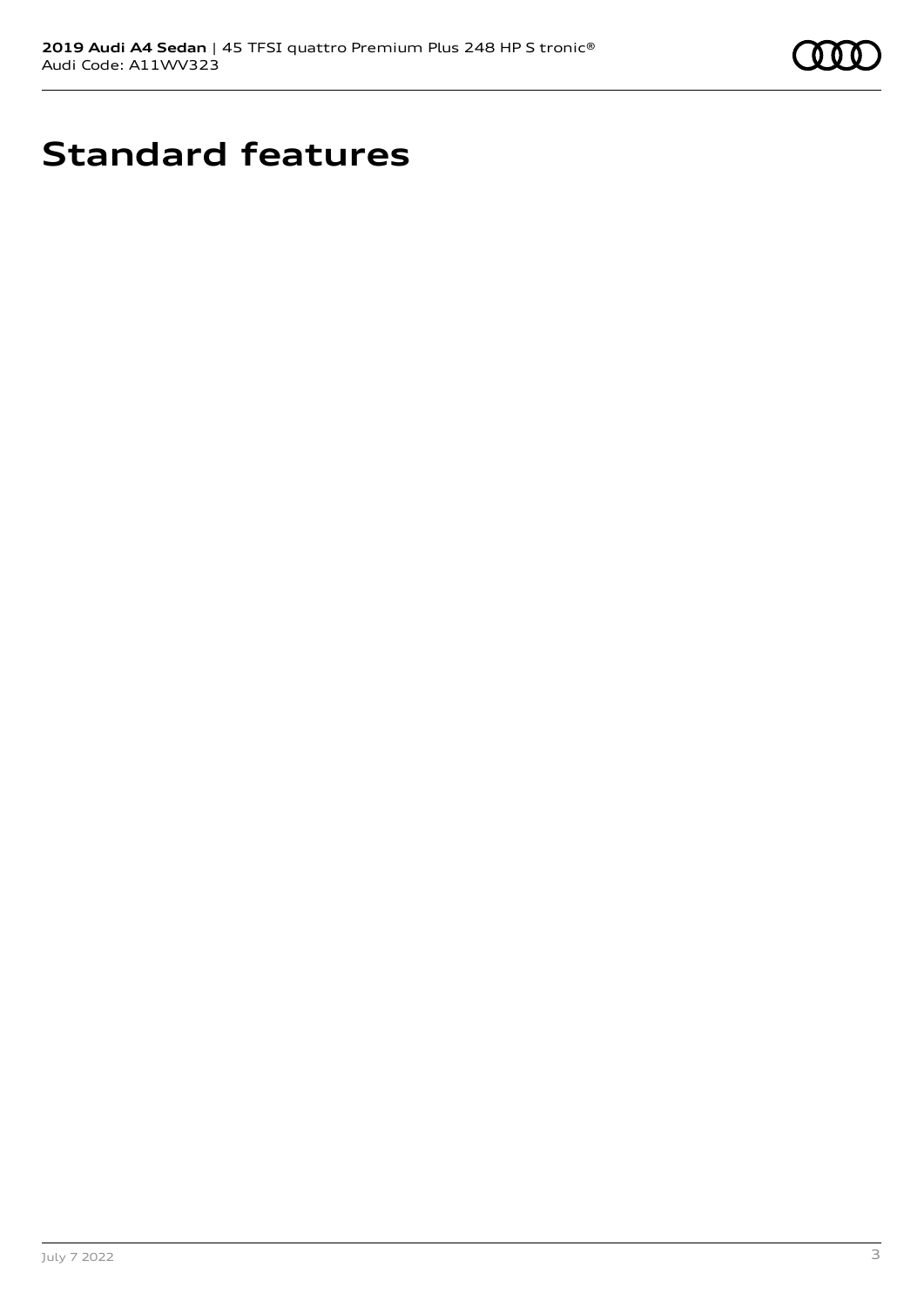# **Dealer remarks**

Audi Certified, CARFAX 1-Owner, GREAT MILES 14,562! \$4,200 below Kelley Blue Book!, FUEL EFFICIENT 34 MPG Hwy/23 MPG City! Heated Leather Seats, NAV, Sunroof, Back-Up Camera, All Wheel Drive, Rear Air, Alloy Wheels, PREMIUM PLUS PACKAGE

### KEY FEATURES INCLUDE

Leather Seats, Sunroof, All Wheel Drive, Rear Air, Heated Driver Seat, Back-Up Camera, Turbocharged, iPod/MP3 Input, CD Player, Onboard Communications System, Aluminum Wheels, Dual Zone A/C, Apple CarPlay, Smart Device Integration, Heated Seats

### OPTION PACKAGES

PREMIUM PLUS PACKAGE Audi phone box MP3 Player, Child Safety Locks, Steering Wheel Controls, Electronic Stability Control, Heated Mirrors.

### BUY WITH CONFIDENCE

Rigorous 300+ point inspection performed by authorized Audi-trained technicians, \$0 deductible for warranty service, 24-Hour Roadside Assistance including towing and trip-interruption services, Audi CPO Limited Warranty is easily transferable to a subsequent private owner (at no charge), Trip-Interruption Services, Trip-Planning Services, Comprehensive Vehicle History Report is included, Unlimited Mileage CPO Warranty coverage for up to 5 years from original vehicle's in-service date

### VISIT US TODAY

At DCH Millburn Audi, we're always striving to set ourselves apart from other luxury dealerships here in New Jersey. As a part of the Fortune 500-ranked Lithia Motors, Inc. our aim here at DCH Millburn Audi has always been to deliver the unparalleled quality of customer service and employee satisfaction. What's more, with the prestigious Audi Elite Magna Society Award under our proverbial belts, you can be certain that you'll enjoy a simply unparalleled dealership experience when you shop with

Pricing analysis performed on 5/30/2022. Horsepower calculations based on trim engine configuration. Fuel economy calculations based on original manufacturer data for trim engine configuration. Please confirm the accuracy of the included equipment by calling us prior to purchase.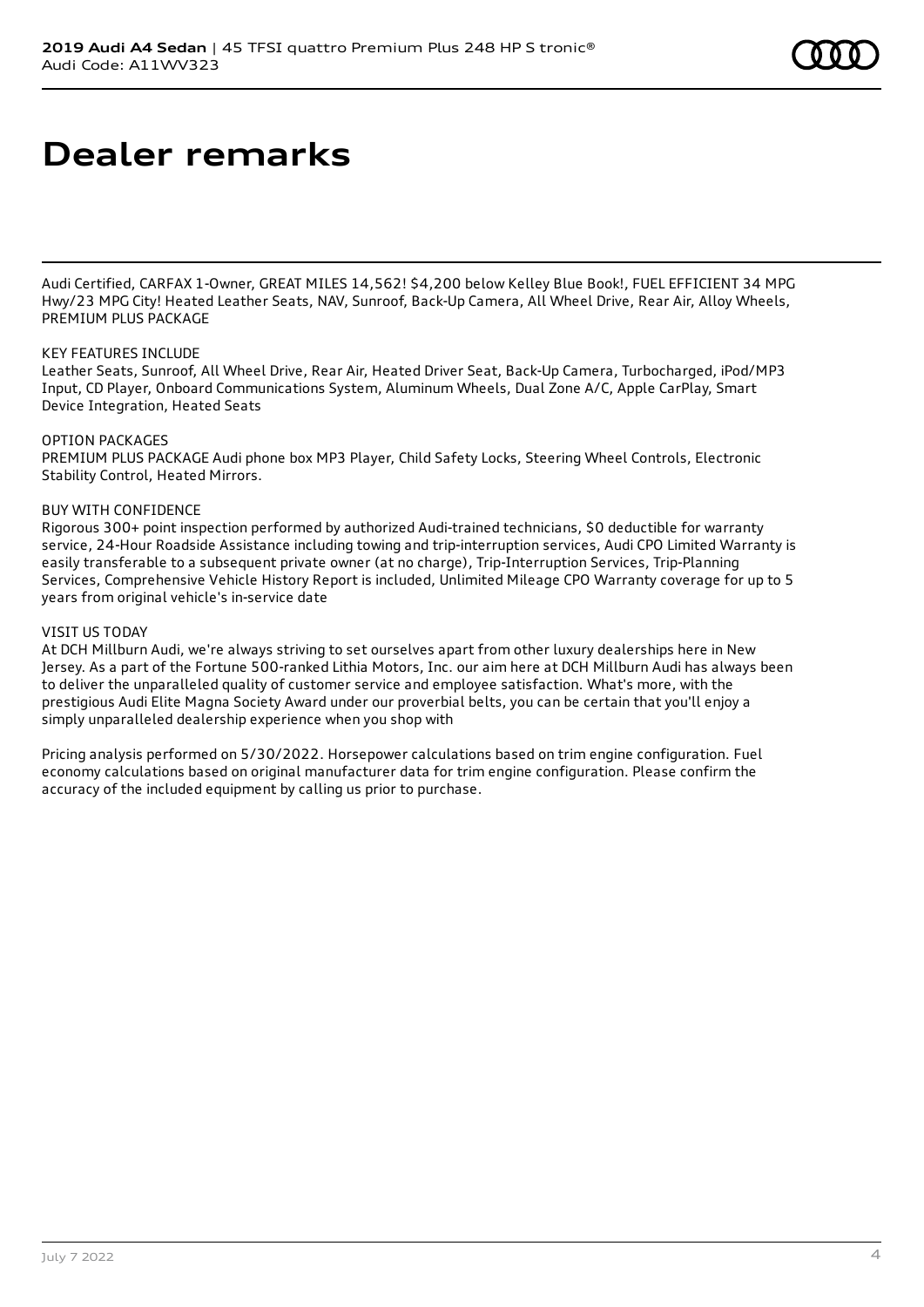## **Technical Specifications**

### **Engineering | Performance**

| Engine type                                 | 2.0-liter four-cylinder                       |
|---------------------------------------------|-----------------------------------------------|
| Acceleration (0 - 60<br>mph)                | 5.6 seconds seconds                           |
| Power Level                                 | 45                                            |
| Engine block                                | Cast-iron                                     |
| Induction/fuel injection Turbocharged/TFSI® |                                               |
| Cylinder head                               | Aluminum-alloy                                |
| Horsepower                                  | 248 @ rpm                                     |
| stroke                                      | Displacement/Bore and 1,984/82.5 x 92.8 cc/mm |
| Top track speed                             | 130 mph mph                                   |
| Torque                                      | 273 lb-ft@rpm                                 |
| Valvetrain                                  | 16 valve DOHC with Audi valvelift             |

### **Transmission | Drivetrain**

| Gear ratios: 6th         | 0.508:1                                                                                                     |
|--------------------------|-------------------------------------------------------------------------------------------------------------|
| Gear ratios: Final Drive | 4.270:1                                                                                                     |
| Gear ratios: 7th         | 0.386:1                                                                                                     |
| Gear ratios: 4th         | 1.057:1                                                                                                     |
| Transmission             | Seven-speed S tronic <sup>®</sup> dual-clutch<br>transmission with quattro <sup>®</sup> all-<br>wheel drive |
| Gear ratios: 5th         | 0.738:1                                                                                                     |
| Gear ratios: 2nd         | 2.190:1                                                                                                     |
| Gear ratios: 3rd         | 1.517:1                                                                                                     |
| Gear ratios: Reverse     | 2.750:1                                                                                                     |
| Gear ratios: 1st         | 3.188:1                                                                                                     |

### **Electrical system**

| Alternator | 14 Volt - 110-150A  |
|------------|---------------------|
| Battery    | 12 Volt - 420A/70Ah |

### **Steering**

| Steering type                             | Electromechanical speed-sensitive<br>power steering system |
|-------------------------------------------|------------------------------------------------------------|
| Turning diameter, curb-38.1 ft<br>to-curb |                                                            |
| Steering ratio                            | 15.9:1                                                     |

#### **Suspension**

| Front axle | Five-link front independent steel<br>spring suspension |
|------------|--------------------------------------------------------|
| Rear axle  | Five-link rear independent steel<br>spring suspension  |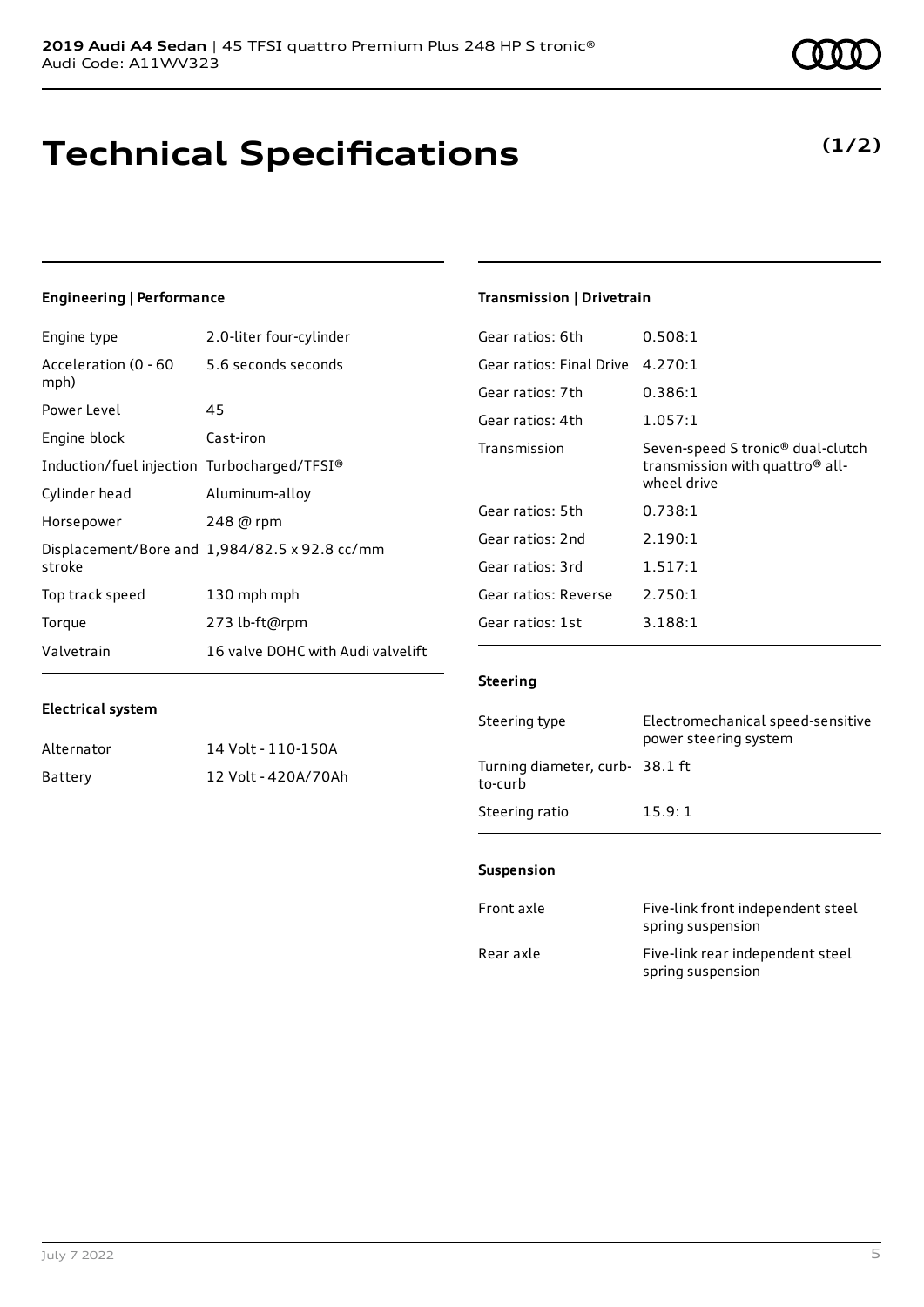## **Technical Specifications**

### **Brakes**

| Front brakes                                                                                                                                     | 13.3 (ventilated disc) in           | Seating capacity                | 5                     |
|--------------------------------------------------------------------------------------------------------------------------------------------------|-------------------------------------|---------------------------------|-----------------------|
| Rear brakes                                                                                                                                      | 13.0 (ventilated disc) in           | Shoulder room, rear             | 54.5 in               |
| Parking brake                                                                                                                                    | Electromechanical                   | Head room with front<br>sunroof | 38.9 in               |
|                                                                                                                                                  |                                     | Leg room, rear                  | 35.7 in               |
| <b>Body</b>                                                                                                                                      |                                     | Shoulder room, front            | 55.9 in               |
| Material<br>Lightweight construction<br>technology - multi-material body<br>construction (steel and aluminum<br>composition) and multistep anti- | Head room with rear<br>sunroof      | 37.4 in                         |                       |
|                                                                                                                                                  |                                     | Leg room, front                 | $41.3$ in             |
| corrosion protection                                                                                                                             |                                     | Cargo volume, rear              | $13.0/-$ cu ft, cu ft |
| Corrosion protection                                                                                                                             | Multistep anti-corrosion protection | seatbacks up/folded             |                       |

**Interior measurements**

### **Warranty | Maintenance**

| Warranty    | 4-Year/50,000 mile Audi New<br>Vehicle Limited Warranty                                  |
|-------------|------------------------------------------------------------------------------------------|
| Maintenance | 12-month/10.00 mile (whichever<br>occurs first) NO CHARGE first<br>scheduled maintenance |

#### **Exterior Measurements**

| Height                           | 56.2 in  |
|----------------------------------|----------|
| Overall width without<br>mirrors | 72.5 in  |
| Length                           | 186.1 in |
| Wheelbase                        | 111.0 in |
| Drag coefficient                 | 0.27 Cw  |
| Overall width with<br>mirrors    | 79.6 in  |
| Track rear                       | 61.2 in  |
| Track front                      | 61.9 in  |
| Curb weight                      | 3,627 lb |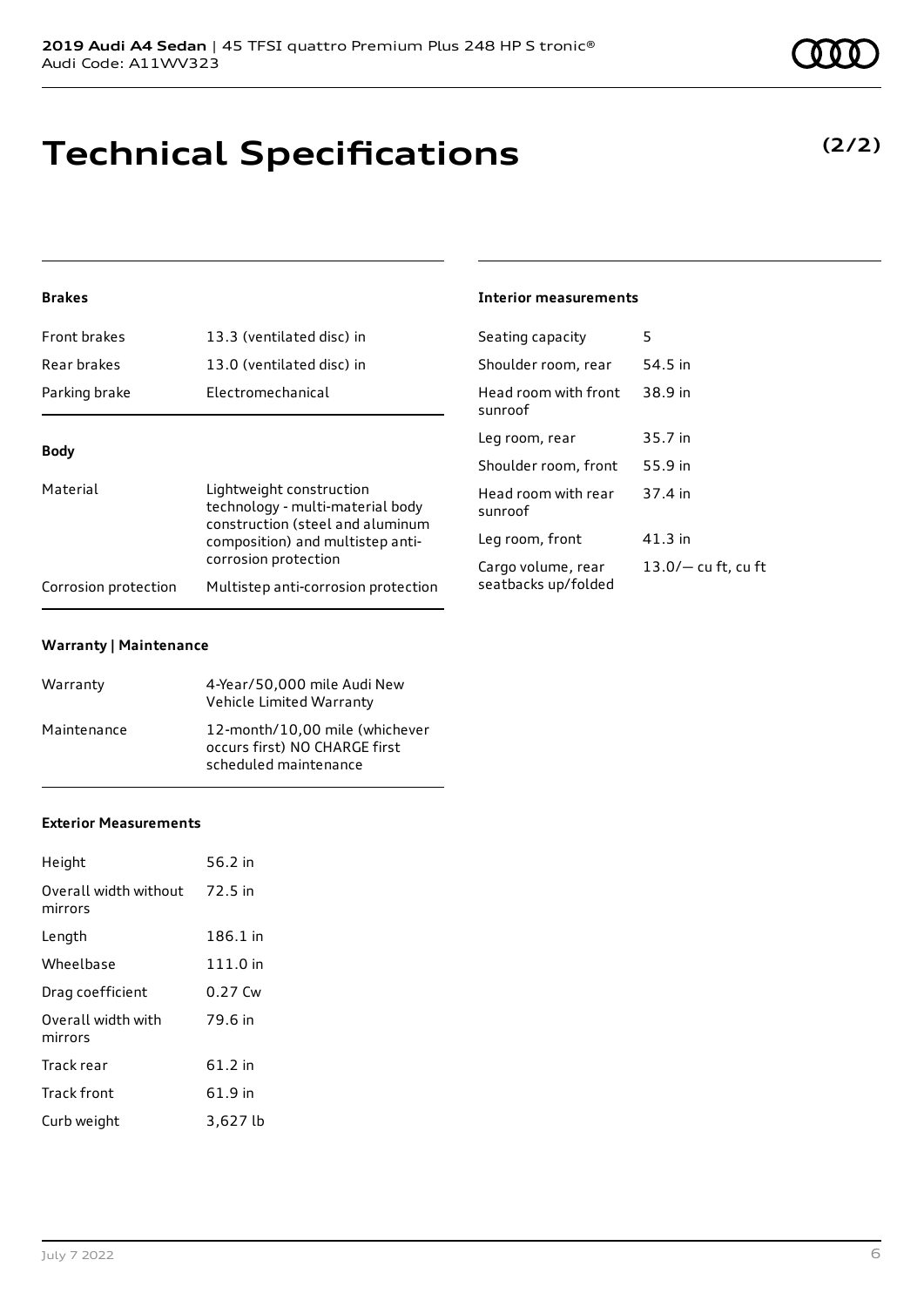# **Contact**

Dealer **DCH Millburn Audi**

2211 Millburn Avenue 07040 Maplewood NJ

Phone: +19737628500 FAX: 9737620737

www: <https://www.dchmillburnaudinj.com/>